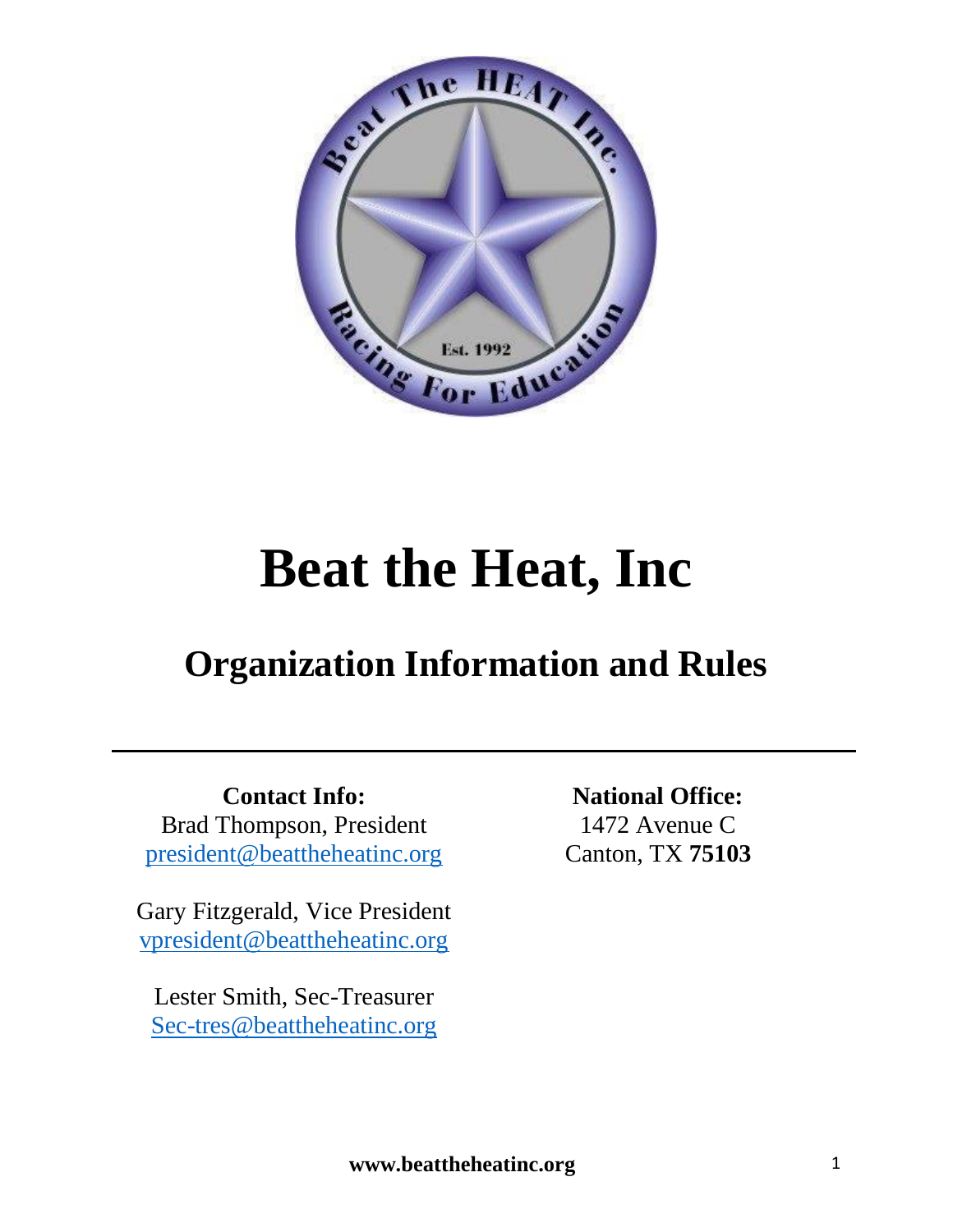# **GENERAL INFORMATION**

Beat the Heat, Inc. is a national non-profit organization comprised of First Responders and their supporters who conduct educational programs using marked emergency vehicles as drag race cars, trucks, and motorcycles to gain the interest of the public. Heat members develop programs and activities to serve their individual communities using the Goals of Beat the Heat, Inc as a guide.

# **GOALS OF BEAT THE HEAT, INC.**

- 1. To **Educate** the young people of our communities about the problems of illegal drug and alcohol use and the horrors of alcohol or drug impaired driving.
- 2. To **Encourage** young people to stay in school and be an achiever in life.
- 3. To **Promote** a better understanding between First Responders and the communities they serve.
- 4. To **Educate** the general public about Drag Racing and encourage everyone to race on the dragstrip NOT IN THE STREET.

A member of Beat the Heat, Inc (BTH) must be an active, retired, volunteer or reserve First Responders or sponsored by one and willing to educate the community of the dangers of illegal drugs and alcohol and impaired driving. Heat members present programs free of charge to groups of all ages in schools, churches, community activities and displays. Programs conducted by BTH members range from the Staying in School and the Value of an Education, Dangers of Drugs and Alcohol Abuse, Impaired and Distracted Driving, Stranger Danger, Fire Safety and Combating Illegal Street Racing.

BTH members have an opportunity to closely interact with the community to make a personal connection and promote a better understanding of each other. It gives the public the opportunity to see that First Responders are more than just authority figures … they are real people dedicated to serving their communities.

Beat the Heat, Inc has been growing since its start in 1984 with programs all across the nation as well as teams in Canada, Puerto Rico, and Australia. Beat the Heat, Inc. is a non-profit corporation recognized as tax exempt by the IRS under Section  $501(c)(3)$  of the IRS code. ALL donations are tax deductible. Each member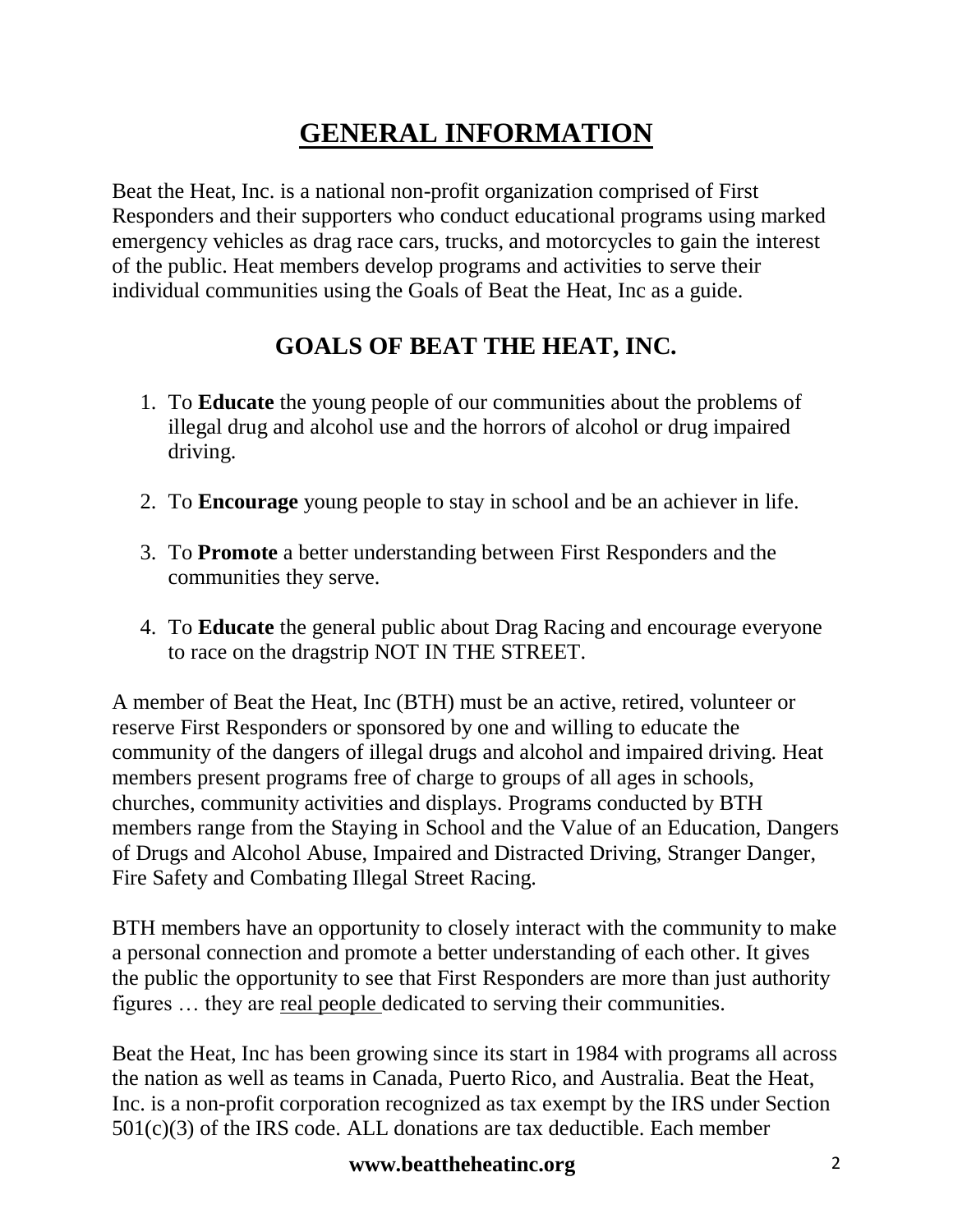conducts their program by using personal funds and donations from sponsors. Although supported by local public safety agencies, tax dollars do not fund this organization.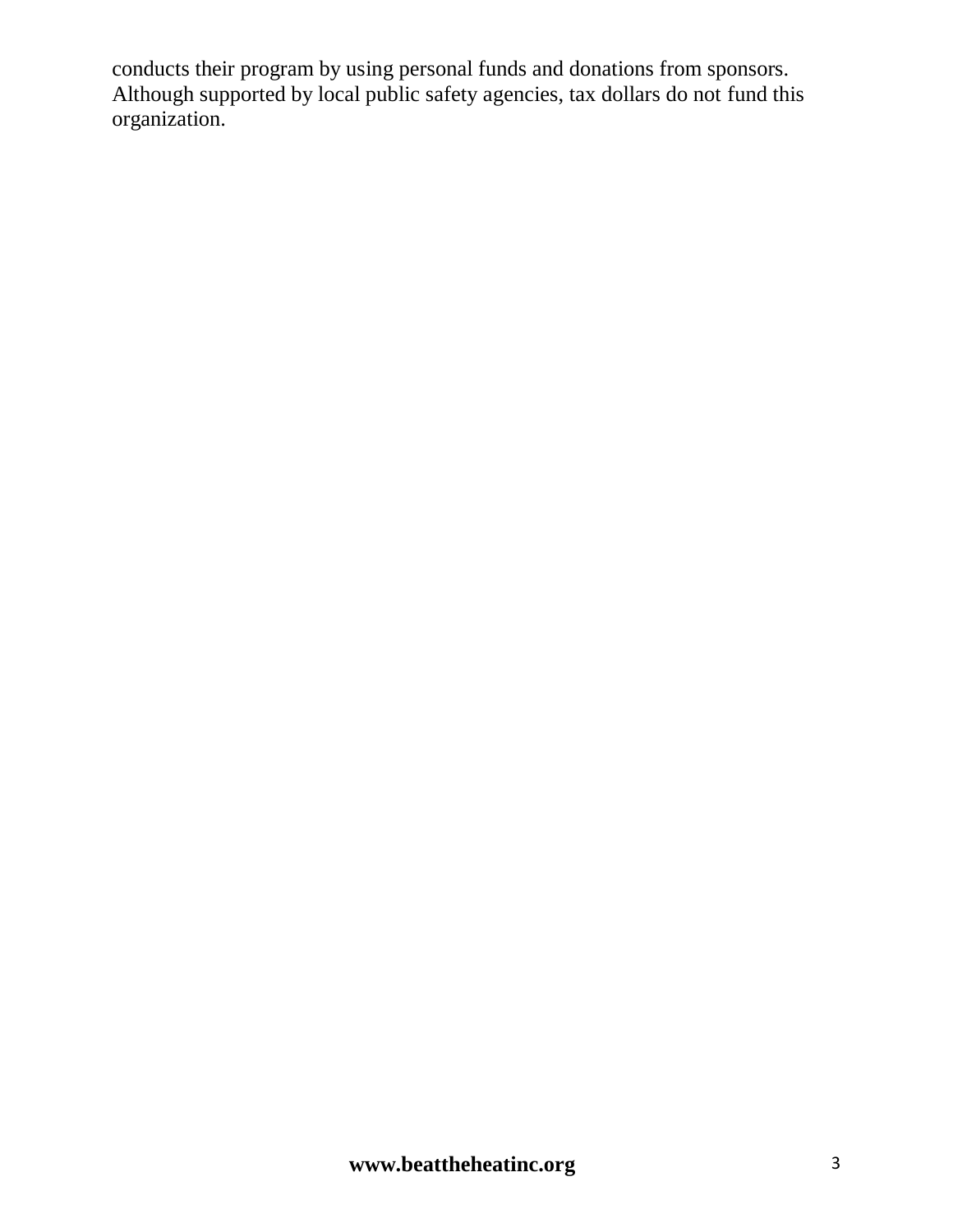# **A History of Beat the Heat, Inc.**

The original Beat the Heat program was started by Sgt. Don Robertson of the Jacksonville, Florida Sheriff's Department in 1984.

In 1990, Senior Corporal Mac Sibley of the Dallas Police Department brought the program to Texas with the help of the Duncanville Police Department. The program started with 2 cars in 1990. In 1991, it expanded with a  $3<sup>rd</sup>$  car from the Sulphur Springs, Texas Police Department.

In 1992, the volunteer police officers incorporated the program receiving taxexempt status from the IRS under Section  $501(c)(3)$  of the IRS Code. The program also received tax-exempt status from the Comptroller of the State of Texas. That year the program grew to 5 cars.

In 1993, the program grew to 18 cars representing 15 Police Agencies around the State of Texas. Ten officers from the Houston area formed a Gulf Coast Beat the Heat Division. In 1993, the officers participated in over 40 events around the state where they were in direct contact with over 50,000 young people.

In 1994, the program grew to over 25 cars and the Heat Teams participated in over 50 events contacting almost 100,000 young people. It also won a prestigious Criminal Justice Award from the Texas Attorney General's Office for its work with young people in the Prevention Category.

In 1995, the program grew beyond the borders of the State of Texas with over 35 officers and cars representing 30 Police Agencies in Texas, Oklahoma, and Louisiana. The 1995 Schedule of Events grew to over 100 different events around the country by the end of the year. There were 41 participants in the  $5<sup>th</sup>$  Annual Beat the Heat Challenge at the Texas Motorplex and over 6,000 spectators were in the stands. This was the largest spectator crowd to ever attend a regular Saturday night bracket race in the history of the Motorplex. Easily, half of the spectators were young people. *That's what we are all about.*

Through the end of the 90s and into the 2000s, Beat the Heat has continued to see steady growth in membership, events and programs. Heat members have participated annually in approximately 1,000 events including school and church programs, parades, civic and community events, public displays and races. They have driven approximately 500,000 miles and contacted in excess of 1,500,000 kids each year! The organization continues to grow and now have members all over the nation, Canada, Puerto Rico, and Australia.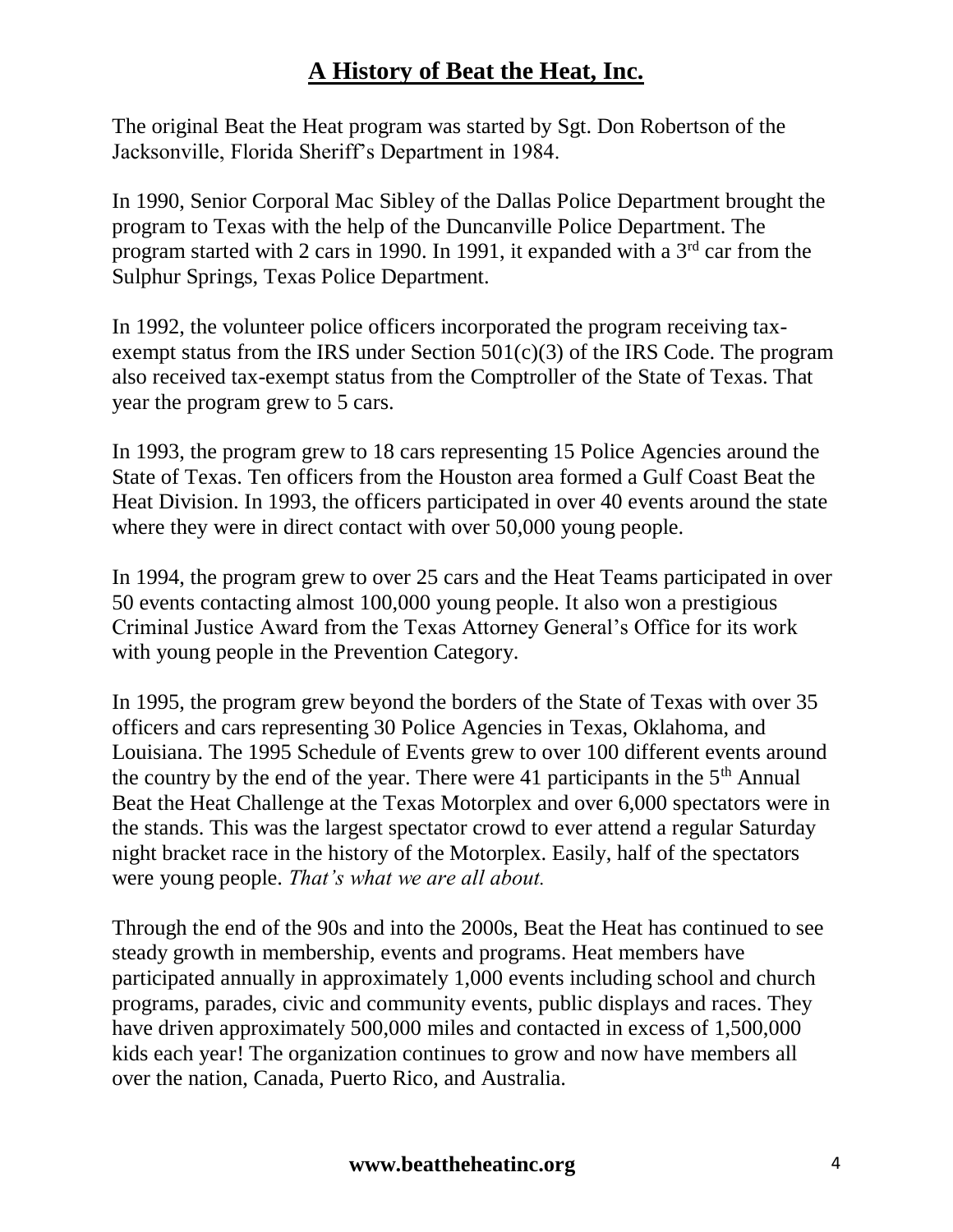# **Beat the Heat partners with NHRA**

In 2003, Beat the Heat, Inc began a partnership with NHRA (National Hot Rod Association) in the NHRA Youth Education Services Program (Y.E.S.). The Y.E.S. Program encourages young people to explore the possibilities of careers in drag racing, the military, drag racing support services and public service. Heat Teams display their cars at the Y.E.S. Programs and interact with approximately 5,000 young people at each NHRA event. With the support and encouragement of Wally Parks, co-founder of NHRA, BTH has increased its participation at the NHRA Events.

In 2009, Beat the Heat was invited to not only work in the Y.E.S. Program but Heat Teams display on the Manufacturers Mid-Way at each of the NHRA National Events. NHRA also named Beat the Heat as one of their Charities in the Community and recognizes BTH as the "go to" organization to combat illegal street racing. Heat Teams work with their local drag race tracks to set up Street Legal Programs and encourage people to not race on the streets. *Street Racing is NOT Drag Racing… Take it to the Strip!!!*

## **Beat the Heat in the Media**

After becoming a partner with NHRA in 2003, Beat the Heat has been featured in the NHRA National Dragster magazine. Heat Teams appeared on numerous ESPN televised NHRA National Events and on NHRA Today.

Beginning in 2008, Heat Teams were seen on SpeedTV shows PINKS, PINKS All Out, and PINKS All Outtakes.

In October 2008, a group of Heat Members were invited to San Antonio Raceway to participate in the popular SpeedTV game show, Pass Time. Eight Heat members were chosen to be contestants on the Law Enforcement Week Episodes of Pass Time debuting in February 2009 … and two Heat members won beating the Pass Time "House" representative, Ken Herring. Ten Heat members and their cars were participants in the "Beat the Heat" episode of Pass Time where civilians competed guessing the ETs of the Heat cars. The Pass Time show gave Beat the Heat great exposure. The Heat members on Pass Time are recognized while out in public.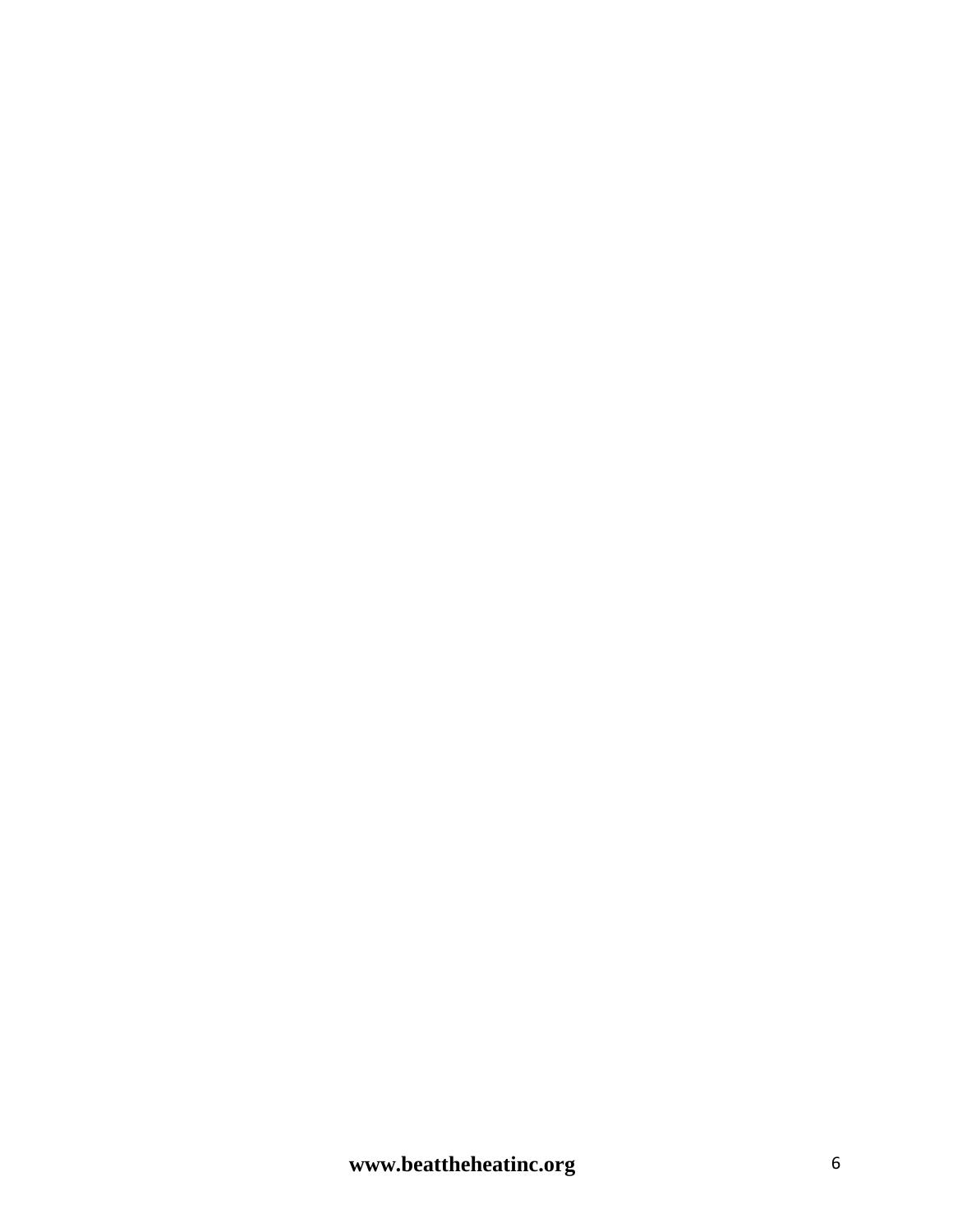# **Beat the Heat Johnny Lightning Cars**

*Big things come in small packages…* is a phase that describes Beat the Heat Johnny Lightning collectible cars. Johnny Lightning miniature collectible die cast cars have been produced for 40 years and they have partnered with Beat the Heat to produce a line of the 1/64 scale Heat cars. The first Heat Johnny Lightning cars debuted in November 2009, they are now beginning production again on more of the Heat cars.

# **Beat the Heat Funding**

All funds come from donations from Heat Members, sponsors, individual donors and fundraising. Since ALL participants are volunteers, over 98% of all funding goes directly to operate the program. Funding is needed for just about everything. Heat Teams need pamphlets, pictures, trading cards, t-shirts, caps, and any other items that can be handed out to kids. It is very important that they have something to remind them of our message.

The Beat the Heat program will promote several BTH National Challenge racing events around the country each year, as well as many regional race events. Heat teams race each other for the title of Top Cop on the dragstrip and talk to kids in the track pits about the program. In the fall of each year, the organization holds the Annual BTH World Championship Event which coincides with the BTH Annual Business Meeting. All the BTH members that participate in these events volunteer knowing that there are NO monetary prizes. They come at their own expense just to try to make a real difference for the kids. The volunteer Heat members of the program drive approximately 50,000 miles each year to participate in all types of events. We DO NOT charge a fee for our appearances. We rely totally on donations.

Beat the Heat Members are responsible for keeping track of their personal contributions to the Beat the Heat program, as well as contributions and donations from their sponsors and the public. Heat members complete and send quarterly reports to the BTH National Office noting personal contributions, sponsor donations, miles traveled, and number of people reached so we can document our effectiveness. Beat the Heat, Inc reports to the IRS annually noting the donations to the organization and both Heat members and sponsors receive a Letter of Donation to a Non-Profit for their contributions for tax purposes. Heat members will receive instructions and forms used in the reporting process after joining the organization. Heat members are solely responsible for their expense tracking, reporting, and record keeping. Beat the Heat, Inc only reports what is reported as donated to the program to the IRS.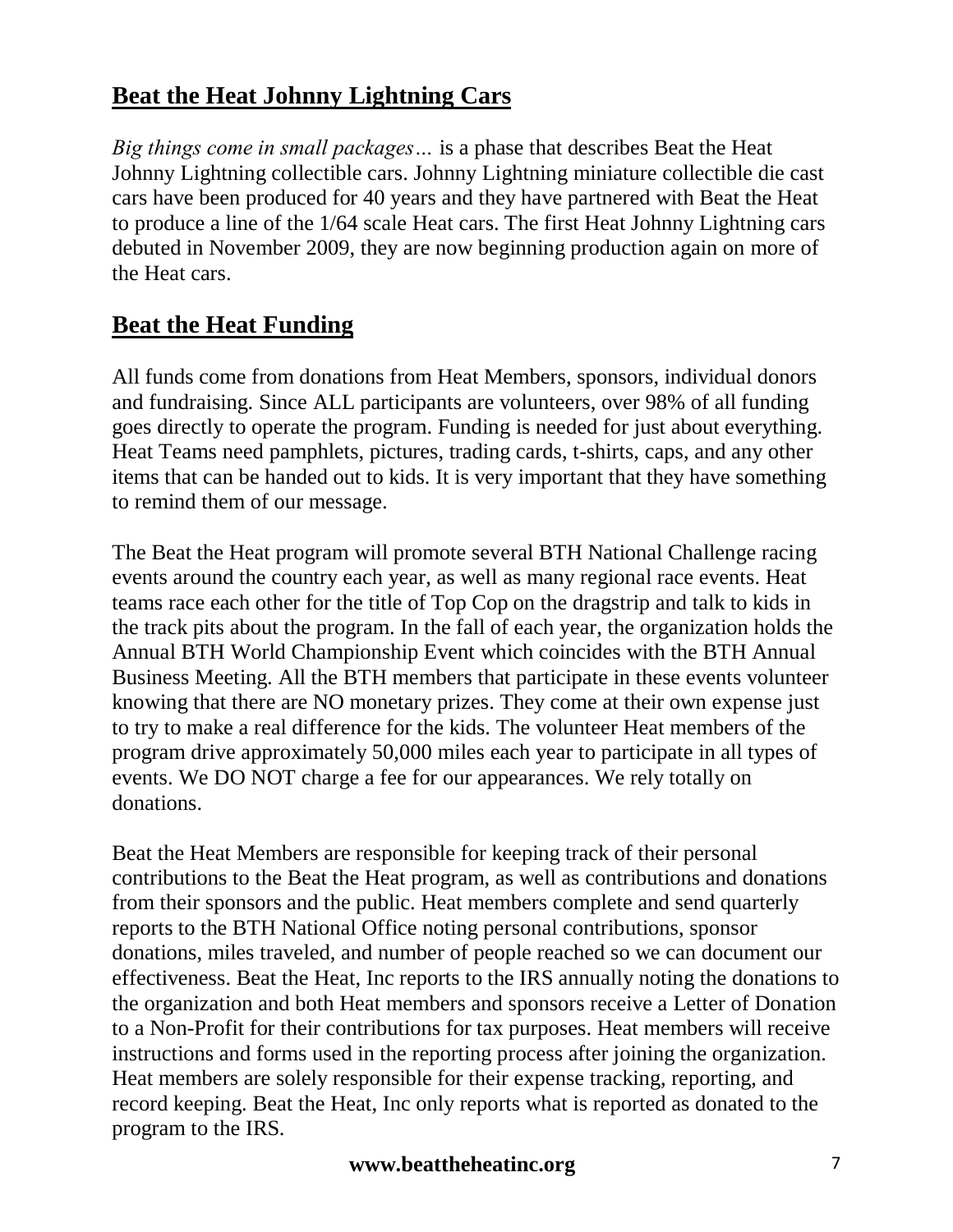Heat Teams make a difference for many young people and do it very economically, spending less than One Dollar per child. Although there are some administrative costs, the administrative expenses amount to less than 2% of the entire budget. Beat the Heat makes every effort to keep administrative expenses at a bare minimum.

# **Beat the Heat Racing**

Although drag racing comprises only about 10% of the activities of the Heat Members, the marked emergency drag race cars are a critical part of our program. The thing that sets Heat cars apart from other racing vehicles is that they are marked and look like emergency vehicles. Although there are other vehicles involved with the BTH program such as funny cars, motorcycles and junior dragsters; most BTH members cars are marked are emergency vehicles. **It is essential that Heat cars be clearly marked with decals and working emergency lights to indicate that it is part of the program.** Not all Heat cars are drag cars… some cars are set up for displays, parades, etc and do not race.

#### **DRIVER REQUIREMENTS FOR BTH DRAG RACING**

- 1. The driver of the Drag Racing Car MUST be an active, retired, volunteer or reserve First Responder or be sponsor by a current BTH member.
- 2. The driver must possess a NHRA or IHRA license if required and all safety equipment that is required for respective ET Hanicap class. These requirements are specified in the current NHRA Rule Book.
- 3. All driver participating in this program SHOULD be a member of NHRA and have an NHRA number affixed to their car according to specifications in the current NHRA rule book. This may be a licensed number (SST/SG/SC, etc) or an ET Bracket number. There are many benefits to a membership in NHRA that are advantageous for the purposes of the program. Having an NHRA Permanent number helps to avoid confusion during a racing event
- 4. All drivers and crew members will consider participation in these events as an on-duty assignment and conduct themselves accordingly. **THE USE OF ALCOHOLIC BEVERAGES BY ANYONE CONNECTED TO THE BTH PROGRAM WILL NOT BE ALLOWED.** The use of alcohol WILL cause a great deal of negative publicity for the program, it s sponsors and the agency represented by the car. Heat members are expected to conduct themselves in a professional manner and be a positive role model.
- 5. Any member found to be participating in Illegal Street Racing will be removed from the BTH program immediately.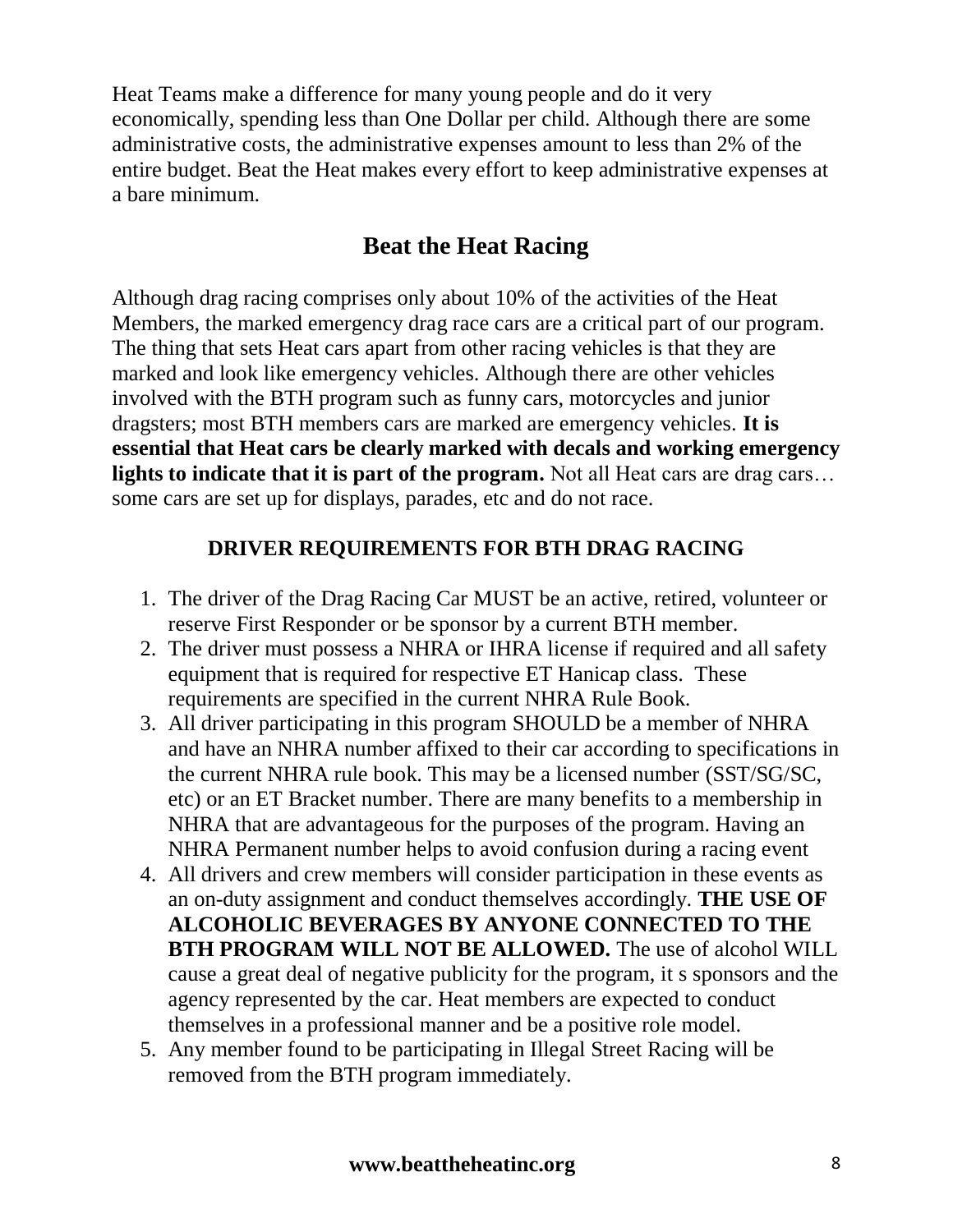#### **SPECIFICATIONS FOR DRAG RACING IN BEAT THE HEAT, INC EVENTS**

#### **1. BODY**

**Vehicles must be painted and marked similar to an Emergency Vehicle and have a working emergency light system. "Door Slammer" styles are REQUIRED. Full-body Funnycars may participate but NO Roadsters or Rail Dragsters will be allowed to compete in these Challenge events. Each car should also have a NHRA/IHRA permanent number affixed to the car according to specifications in the current NHRA/IHRA Rulebook.**

**A marked motorcycle class may also be ran. Bikes must also be marked and have at least one (1) working emergency light properly attached to the machine and easily visible to spectators.** 

#### **2. HEAT VEHICLES MARKINGS**

**Beat the Heat vehicles should look like Emergency Vehicles. This is what sets Heat vehicles apart from other race cars. Sponsor logos and contingency decals should be at a minimum. Heat members that race in regular competition where contingency money is paid may have contingency decals on their vehicles. However, to maintain the appearance of a marked Emergency Vehicle, the contingency decals should be kept to a minimum.** 

#### **3. CHASSIS / DRIVELINE**

**Each car's chassis MUST meet the safety technical requirements specified in the current NHRA/IHRA rule book for their ET category. Any engine combination that is allowed by NHRA/IHRA rules for ET Handicap Racing is permissible. This includes virtually any engine. Remember the Safety Requirements in the current NHRA/IHRA rulebook apply.**

#### **4. ELECTRONICS**

**Throttle stops hooked to timers that provide a high-speed top end charge WILL NOT be allowed as this has proved to be an unsafe practice. Throttle stops will be allowed but there will be ABSOLUTELY NO OVERRIDES. Once a throttle stop is engaged it MUST remain engaged for the remainder of that pass.**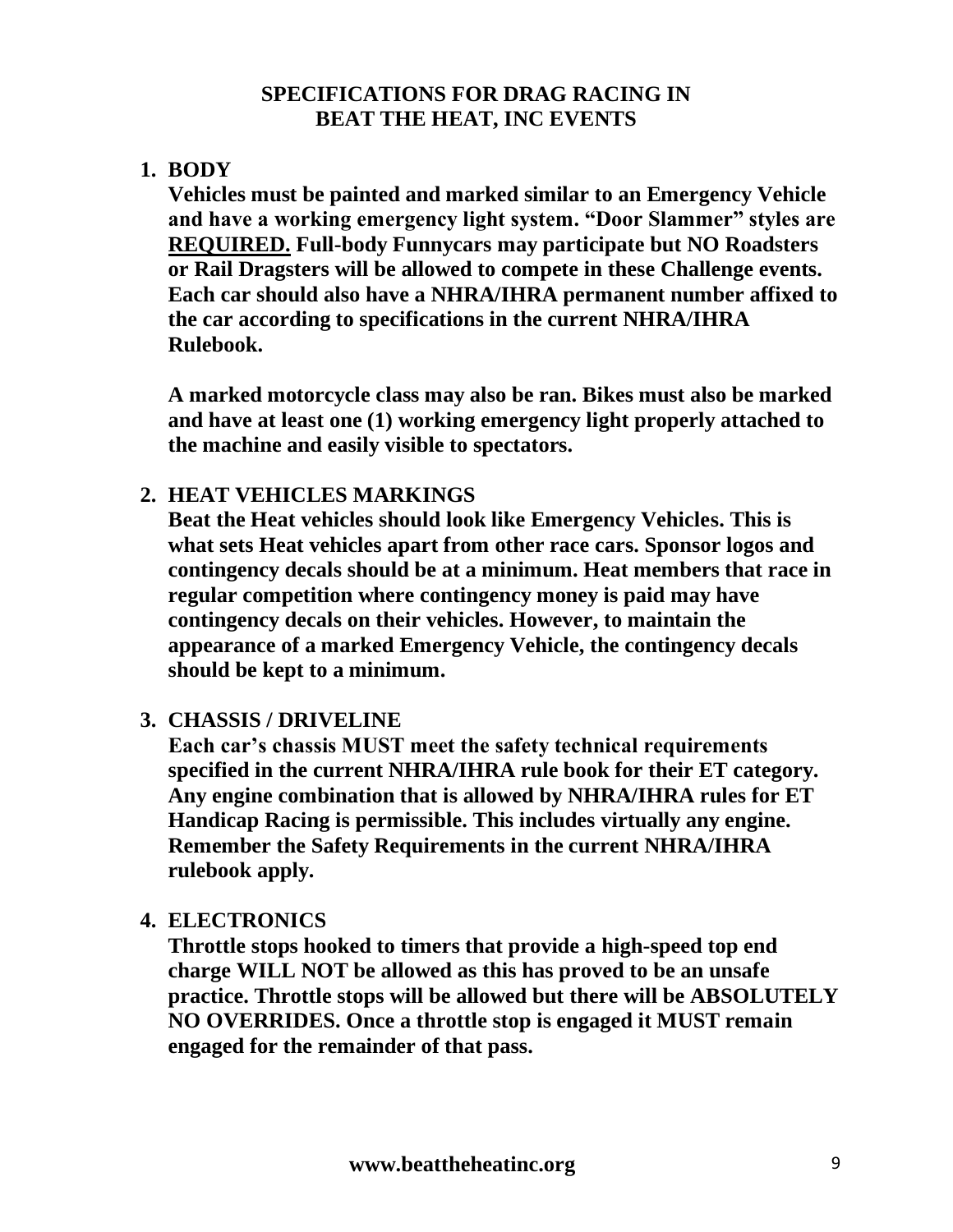#### **5. FUEL**

**Any fuel and/or additive that is legal for an NHRA/IHRA ET Handicap category may be used including gasoline, racing gasoline, diesel, alcohol and nitrous oxide. NHRA/IHRA does NOT allow the use of nitromethane in ET handicap racing. Those using nitrous oxide are reminded to check on NHRA/IHRA safety regulations, licensing and certification requirements for their ET category.**

#### **6. TECHNICAL INSPECTION**

**Technical inspection will be done according to the current NHRA/IHRA rulebook and all car MUST PASS that inspection. Remember, NHRA/IHRA has specific safety requirements that will be checked during technical inspection. Read the NHRA/IHRA rulebook, become familiar with those rules, and make sure your car will pass TECH.**

#### **7. SPONSOR LOGOS**

**Sponsor logos can be displayed on Heat cars. Sponsors must meet professional standards and may not be tobacco, alcohol or related companies. Heat members must be conscious of the image they are promoting, and all sponsors should follow that image.**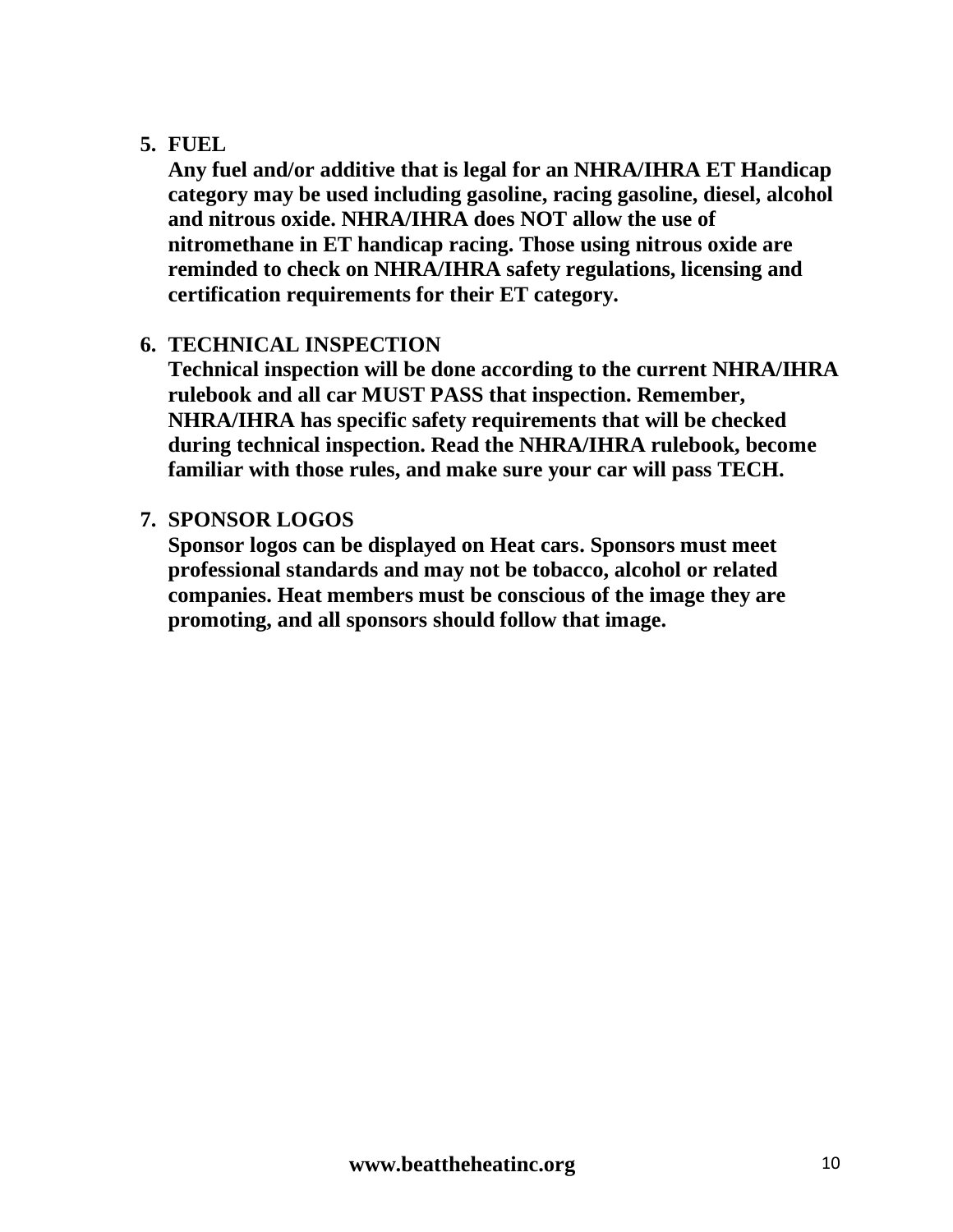# **Benefits of Beat the Heat Membership**

- Beat the Heat, Inc is incorporated and receives a tax-exempt status from the IRS under Section 501(c)(3) of the IRS code. All monies BTH members and sponsors spend to promote the goals and participate in the events of Beat the Heat, Inc are tax deductible. Each member is totally responsible for their expenses/donations and must keep receipts and documentation. Beat the Heat, Inc ONLY REPORTS the total of donations to the IRS. Individual members and sponsors should consult their personal accountants to determine the IRS permitted amount of their donations.
- Tax statements of contributions are provided to each person donating to the program at the end of each year provided that the Members' Reports are received no later than the Dec 25 due date.
- Resources are available for every member to use in developing their individual local Beat the Heat program. BTH members share their resource information and ideas with all members.
- Statistics of the scope and effect of the BTH program are available for the members to use when contacting sponsors and donors.
- The National Office of BTH will coordinate and help develop activities and races for the State Chapters and provide assistance to obtain maximum exposure and participation in all events.
- Monthly newsletter highlighting Beat the Heat news, events and schedule. The newsletter will be available for download on the BTH website. [www.beattheheatinc.org](http://www.beattheheatinc.org/)
- A BTH website Member Message Board (Forum) is available for members. Instructions on how to access the BTH Members Only sections of the website will be sent following acceptance as a BTH member.
- BTH offers a corporate Facebook page that can be share with the community. There is also 2 private Facebook pages; one for Members Only and one for Family and Friends.
- Comradery with First Responders across the organization and personal satisfaction gained from helping the community.